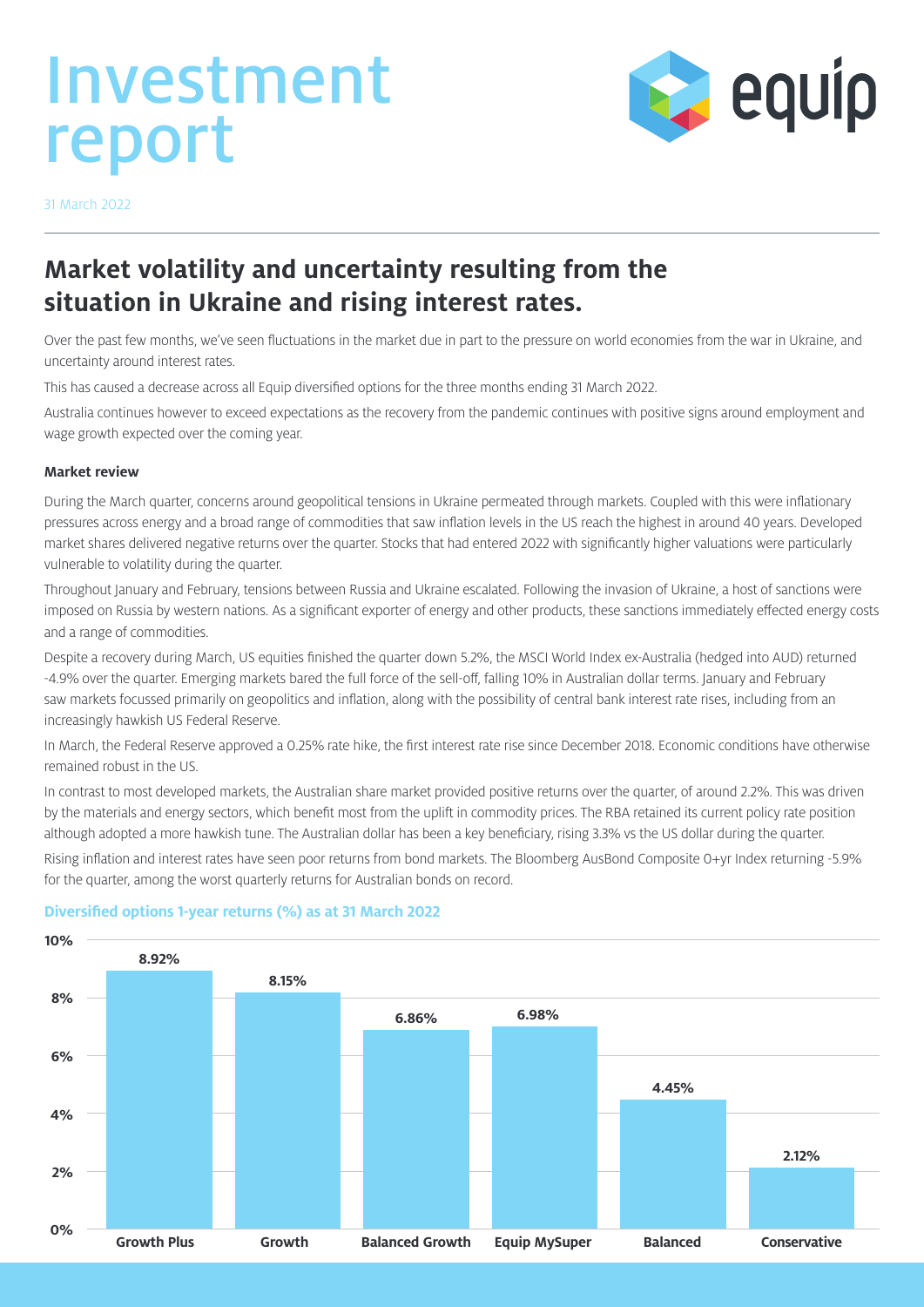## **Outlook**

The path forward for investment strategy is becoming increasingly clouded. Now at its highest levels in decades, inflation is forcing central banks to push forward the timing and size of interest rate hikes this year. For example, at the time of writing markets are currently pricing a cash rate in the US of 2.7% by the end of 2022. Similar moves are expected in Australia.

The US Federal Reserve recently outlined further tightening measures via a reduction in their balance sheet holdings of financial assets, aka quantitative tightening. Having swelled from \$4.2t pre pandemic to \$8.9t currently, a decrease of up to \$95b a month going forward is expected. This will tighten financial conditions further and result in more upward pressure on interest rates. The withdrawal of liquidity from the global economy, via higher interest rates and quantitative tightening, is likely to have spill-over effects on financial markets.

However, this also reflects an underlying economy performing above expectations, as the recovery from the pandemic continues. Employment outcomes have been very strong here in Australia and throughout most developed countries. With that, wages should begin to rise over the next year or so. Also, even if central banks tighten as expected policy will remain very accommodative by historical standards. Whilst the conflict in Ukraine has consequences for those caught in the crossfire, to date the impact on financial markets has been mostly contained to energy and agricultural commodity markets. Any resolution could see an easing of these pressures.

Developments in China, however, require close monitoring. Continued harsh lockdown measures via their "zero COVID" strategy has fueled supply chain blockages and global inflationary pressures. There also remains significant underlying imbalances within the economy, not least of which within the troubled property sector. Although, with elections scheduled for the second half of this year we should expect prudent management and additional stimulatory measures if required.

Key for share markets going forward will be expectations for earnings growth. Until recently markets had seemed reasonably comfortable with rising interest rates as the outlook for growth had remained relatively strong. This view is now being challenged. Echoing the change in sentiment, the IMF recently lowered its global growth forecast for this year down to 3.6%, some 1.3% lower than only six months ago. How central banks respond to any continued weakness will be critical. Managing inflationary pressures whilst nurturing continued economic recovery will be very difficult.

The multiple cross currents now facing investors necessitate a cautious but balanced view. In the face of uncertainty, maintaining a disciplined investment approach is paramount. Maintaining a robust portfolio for a wide array of outcomes in this environment becomes even more important. As is continued focus on longer-term strategies and outcomes.

# **Index returns at 31 March 2022**

The numbers shown below are the index returns of some of the major asset classes we invest in. These are not the returns we provide to our members with our investment options; rather, an index is a measure of the value of a section of a market and can be used to benchmark the performance of investors.



The asset class returns are represented by the following benchmarks: Australian equity: S&P ASX 300; Overseas equities: MSCI World ex-Australia Index (net divs), unhedged; Property: 80% Mercer Australian Unlisted Property Index and 20% FTSE EPRA/NAREIT Global Listed Index, hedged into AUD; Australian bonds: Bloomberg AusBond Composite Bond Index; Overseas bonds: Barclays Capital Global Aggregate (hedged, in AUD); Cash: Bloomberg AusBond 3-month Bank Bill Index.